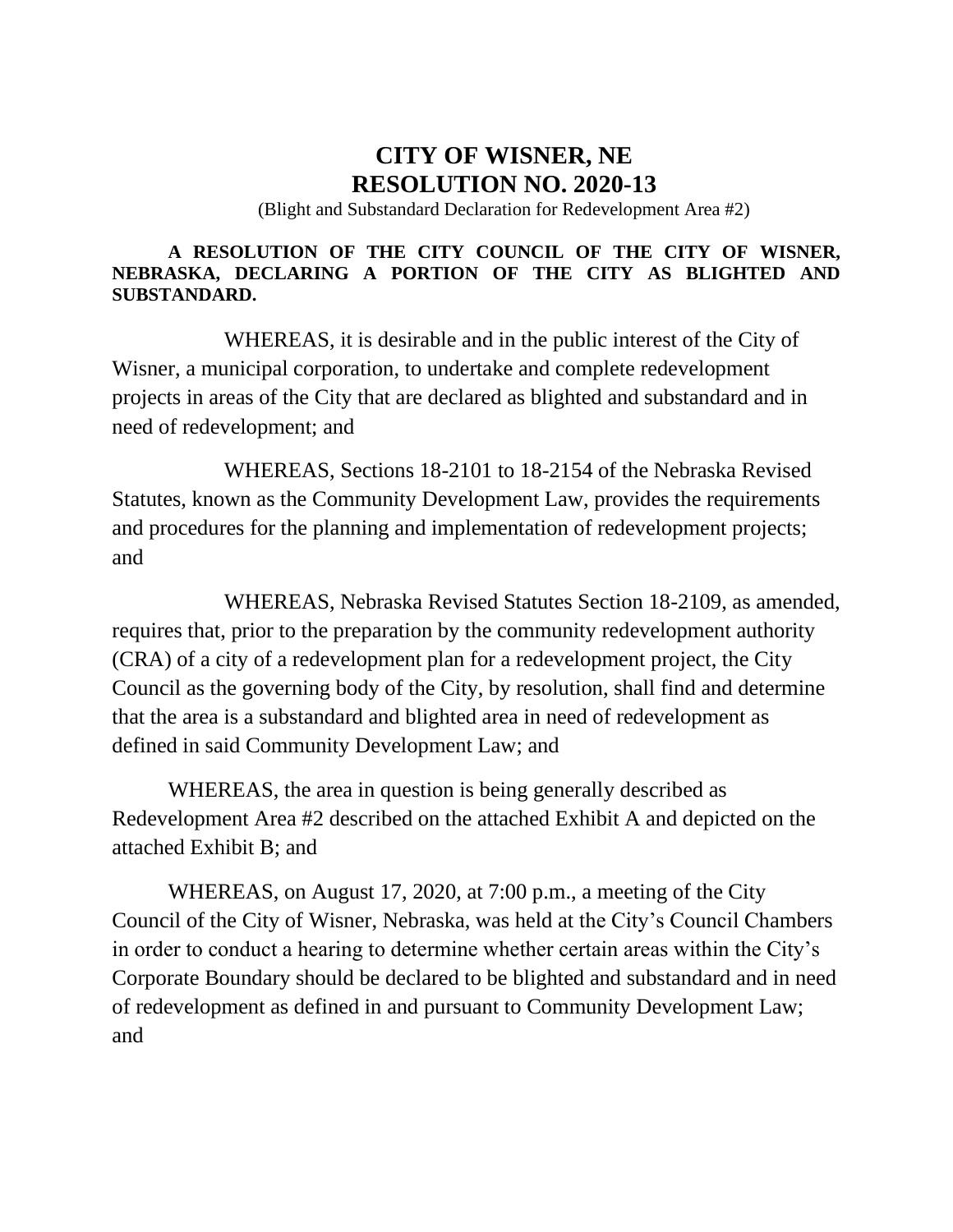WHEREAS, a notice of public hearing was published in the Wisner News Chronicle, a legal newspaper published in Wisner, Nebraska, on July 29, 2020, and on August 5, 2020, which was at least ten (10) days prior to the time of the public hearing, which Notice of Public Hearing described the time, date, place, and purpose of the hearing, and specifically identified the areas to be considered as blighted and substandard and in need of redevelopment; and

WHEREAS, at such Meeting the Public Hearing was conducted, all interested parties were afforded a reasonable opportunity to express their views respecting the declaration and designation of areas as blighted and substandard and in need of redevelopment, and the City Council reviewed and discussed a Blight and Substandard Study conducted by FIVE RULE Rural Planning, dated August 17, 2020; and

WHEREAS, prior to the Meeting and Public Hearing, the City Council has submitted the question of whether the areas in question should be declared substandard and blighted and in need of redevelopment to the Planning Commission of the City of Wisner for its review and recommendation, and the City Council reviewed and discussed recommendations received from the Planning Commission.

NOW THEREFORE, BE IT RESOLVED, by the City of Wisner, Cuming County, Nebraska, that a certain portion of the City of Wisner identified as Redevelopment Area #2 is hereby declared to be a substandard and blighted area in need of redevelopment in accordance with the Nebraska Community Development Law.

BE IT FURTHER RESOLVED, that the above-described area is hereby declared to be a blighted area in need of redevelopment pursuant to the Community Development Law, in that conditions now exist in said area which meet one or more of the blight factors set forth in NRS 18-2103 (3)(a) and at least one of the factors set forth in NRS 18-2103 (3)(b) and a combination of the substandard factors set forth in NRS 18-2013 (31), as described and set forth in the Blight and Substandard Study received by the City; and

BE IT FURTHER RESOLVED, that this is hereby found and determined that such substandard and blighted condition is beyond the remedy and control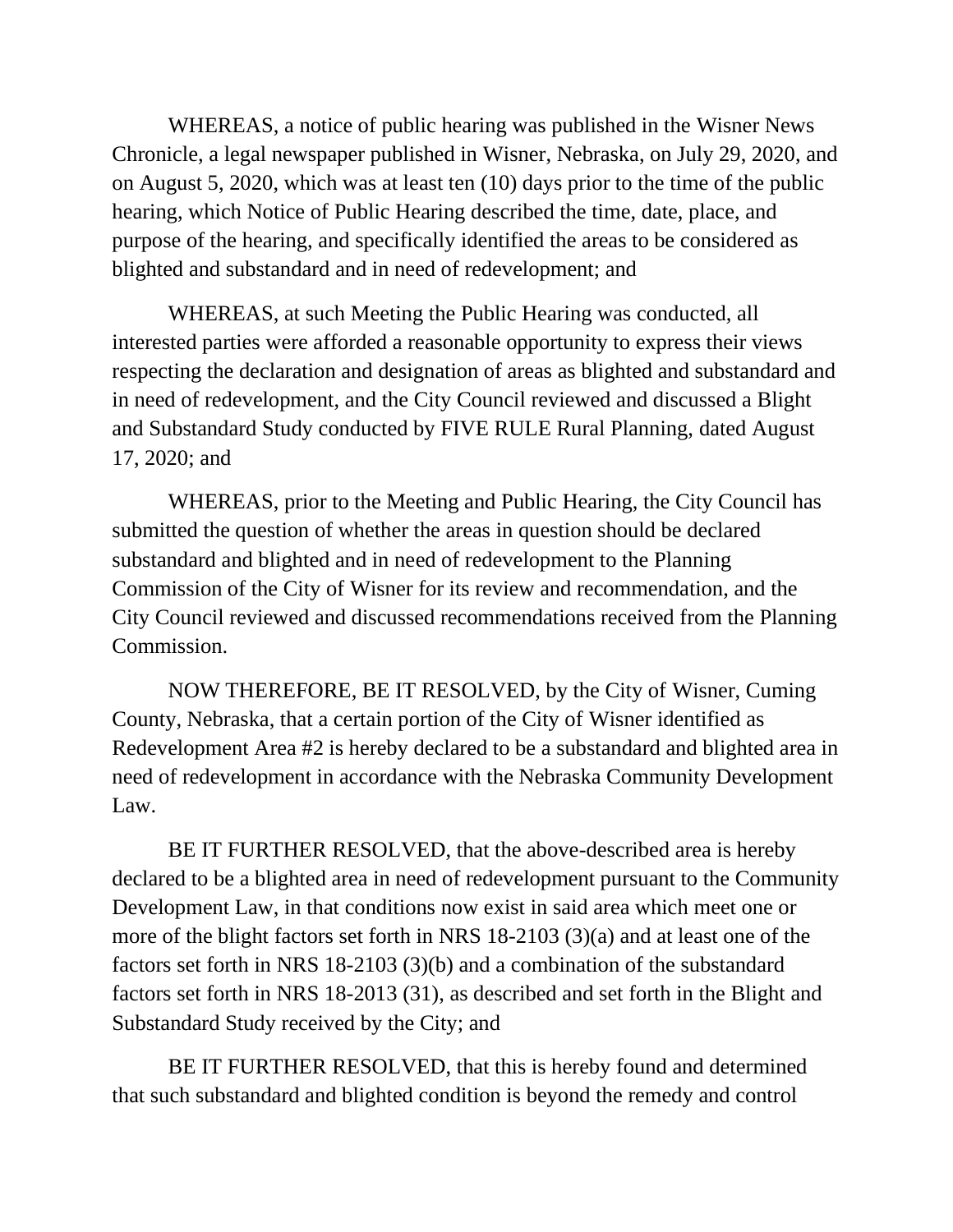solely by regulatory process and the exercise of police power and cannot be dealt with effectively by the ordinary operations of private enterprise without the aids provided by Community Development Law, and the elimination of said substandard and blighted condition under the authority of the Community Development Law is hereby found to be a public purpose declared to be in the public interest; and

BE IT FURTHER RESOLVED, that it is hereby found and determined that such substandard and blighted area is in need of redevelopment and is an eligible site for a redevelopment project under the provisions of the Community Development Law.

DATED this 17<sup>th</sup> day of August, 2020.

## CITY OF WISNER, NEBRASKA

By: \_\_\_\_\_\_\_\_\_\_\_\_\_\_\_\_\_\_\_\_\_\_\_\_\_

Mayor

ATTEST: \_\_\_\_\_\_\_\_\_\_\_\_\_\_\_\_\_\_\_\_\_\_\_\_\_\_\_\_\_\_\_\_\_

City Clerk

Exhibit A, Description of Redevelopment Area #2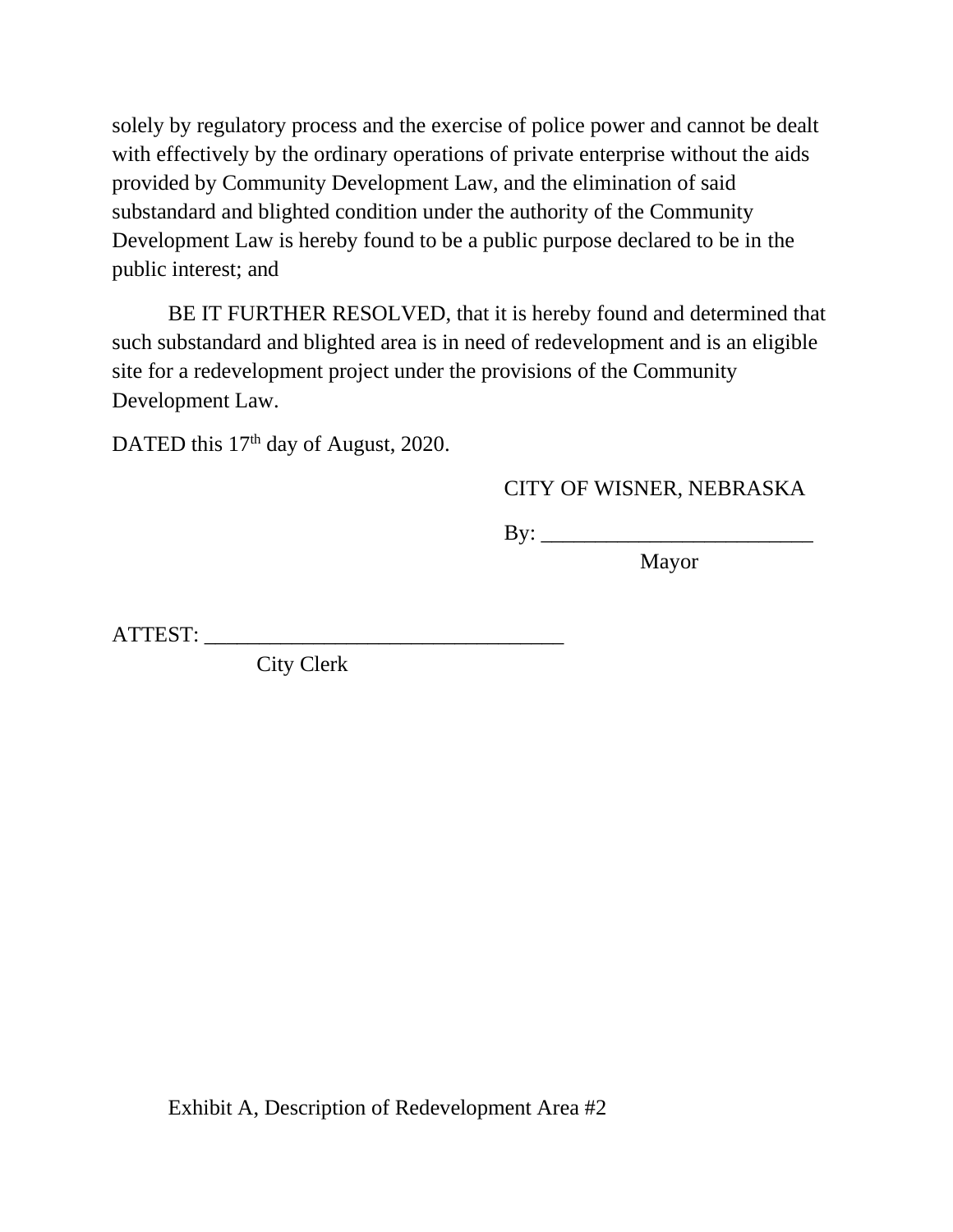Proposed Redevelopment Area 2 has an area of 175 acres and is described as follows:

Beginning at the northwest corner of Parcel ID # 0035700.00, then moving south and then east along the west and south property line of that parcel and then continuing east along the corporate boundary line until reaching the west right of way (ROW) of 18th St. N and the city corporate boundary line, then moving south along the west ROW of 18th St. N/corporate boundary line, then continuing south along the west ROW line of 18th St. N until reaching a point directly west of the northwest corner of Parcel ID # 0021710.00, then crossing 18th St. N in a straight line until reaching the northwest corner of Parcel ID # 0021710.00, then moving southeast along the south property line of that parcel and continuing in a straight line until reaching the east ROW line of 17th St. N, then moving northeast along the east ROW line of 17th St. N until reaching the south ROW line of Ave. H W, then moving southeast along the south ROW line of Ave. H W until reaching the east ROW line of 10th St. N, then moving northeast along the east ROW line of 10th St. N until reaching the north ROW line of K Ave. E, then moving northwest along the north ROW line of K Ave. E until reaching the southeast corner of Parcel ID # 002610.00, then moving north and then west and then south along the property line of that parcel, until reaching the north ROW line of K Ave. E and the corporate boundary line and then moving northwest and then south and then west along the corporate boundary line until reaching the northwest corner of the intersection of 17th St. and Hillcrest Road, then moving west along the north ROW line of Hillcrest Road until reaching the east ROW line of 18th St. N, then moving north along the east ROW line of 18th St. N until reaching the northeast corner of Parcel ID # 0035700.00, then moving west along the north property line of that parcel until reaching the beginning point located at the northwest corner of Parcel ID #0035700.00.